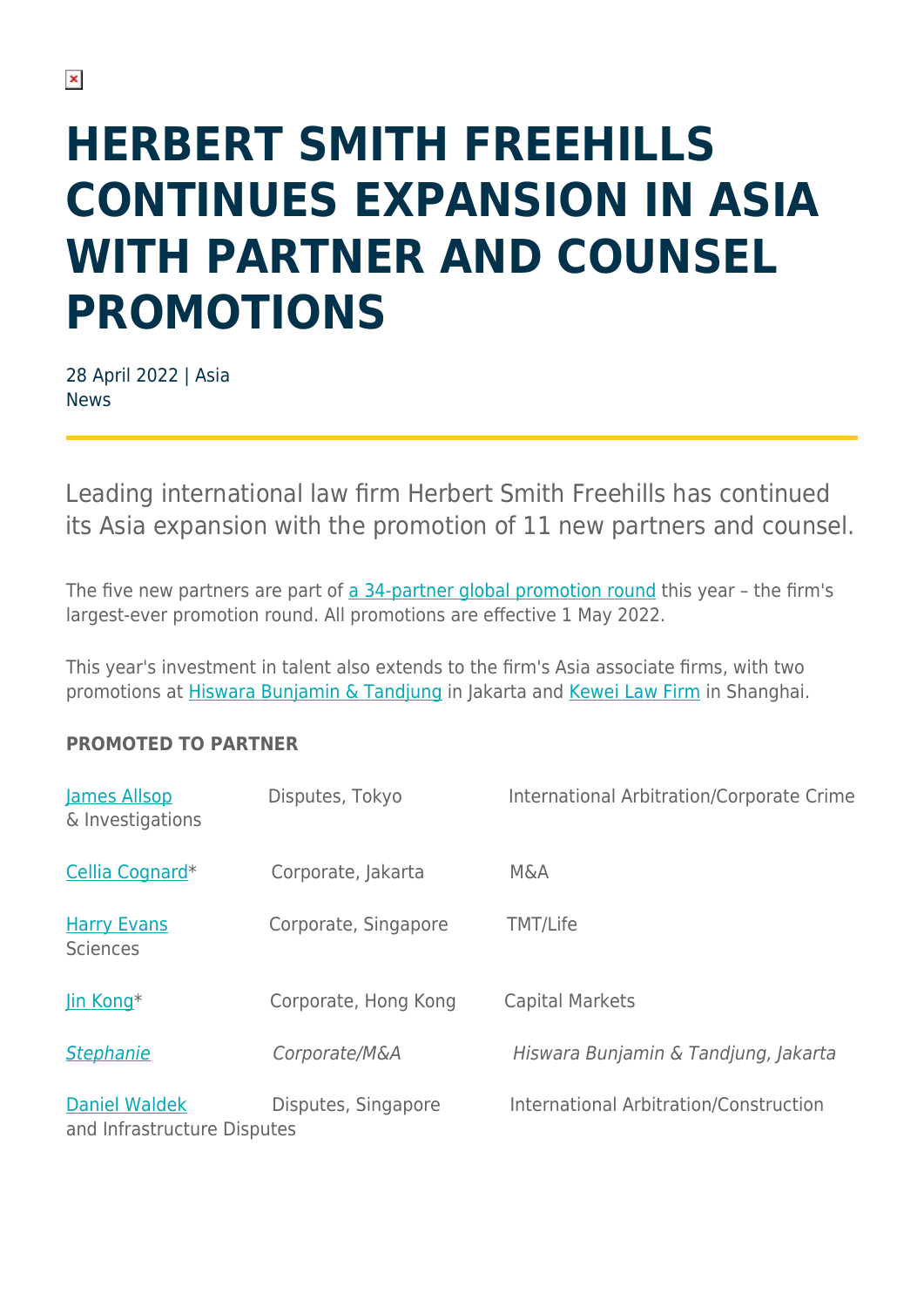### **PROMOTED TO OF COUNSEL**

| <b>Victor Chiew</b>                           | Corporate, Singapore              | <b>M&amp;A</b>                        |
|-----------------------------------------------|-----------------------------------|---------------------------------------|
| <b>Yosuke Homma</b><br>Crime & Investigations | Disputes, Tokyo                   | International Arbitration/Corporate   |
| Jie Li                                        | Corporate, Beijing                | <b>Energy and Projects</b>            |
| Salonika Kataria                              | Finance, Singapore                | Core Finance                          |
| Cynthia Ng <sup>*</sup>                       | Corporate, Hong Kong              | <b>M&amp;A</b>                        |
| Michelle Virgiany*                            | Corporate, Jakarta                | <b>M&amp;A and Financial Services</b> |
| Lucy Yao <sup>*</sup>                         | <b>Alternative Legal Services</b> | Kewei Law Firm, Shanghai              |

"Congratulations to our new partners and counsel, whose success reflects the strength of our network, services and culture in Asia, and our commitment to continued growth," said Asia managing partner [May Tai.](https://www.herbertsmithfreehills.com/our-people/may-tai)

"Our new partners and counsel also reflect our breadth of practice – covering disputes, corporate/M&A, energy, TMT, capital markets, finance and alternative legal services."

"We are one of very few international firms to offer seamless access to local law capability in Indonesia, mainland China and Singapore through successful associate relationships, and are proud to celebrate two promotions at those firms this year."

"Importantly, these promotions reflect our diverse practice in Asia. Broadening further the mix of culture, gender and background better meets our clients' needs and helps us achieve our ambition to be the leading law firm in Asia Pacific."

Herbert Smith Freehills is one of very few international law firms offering seamless access to local law capability in three key Asia markets through successful associate relationships: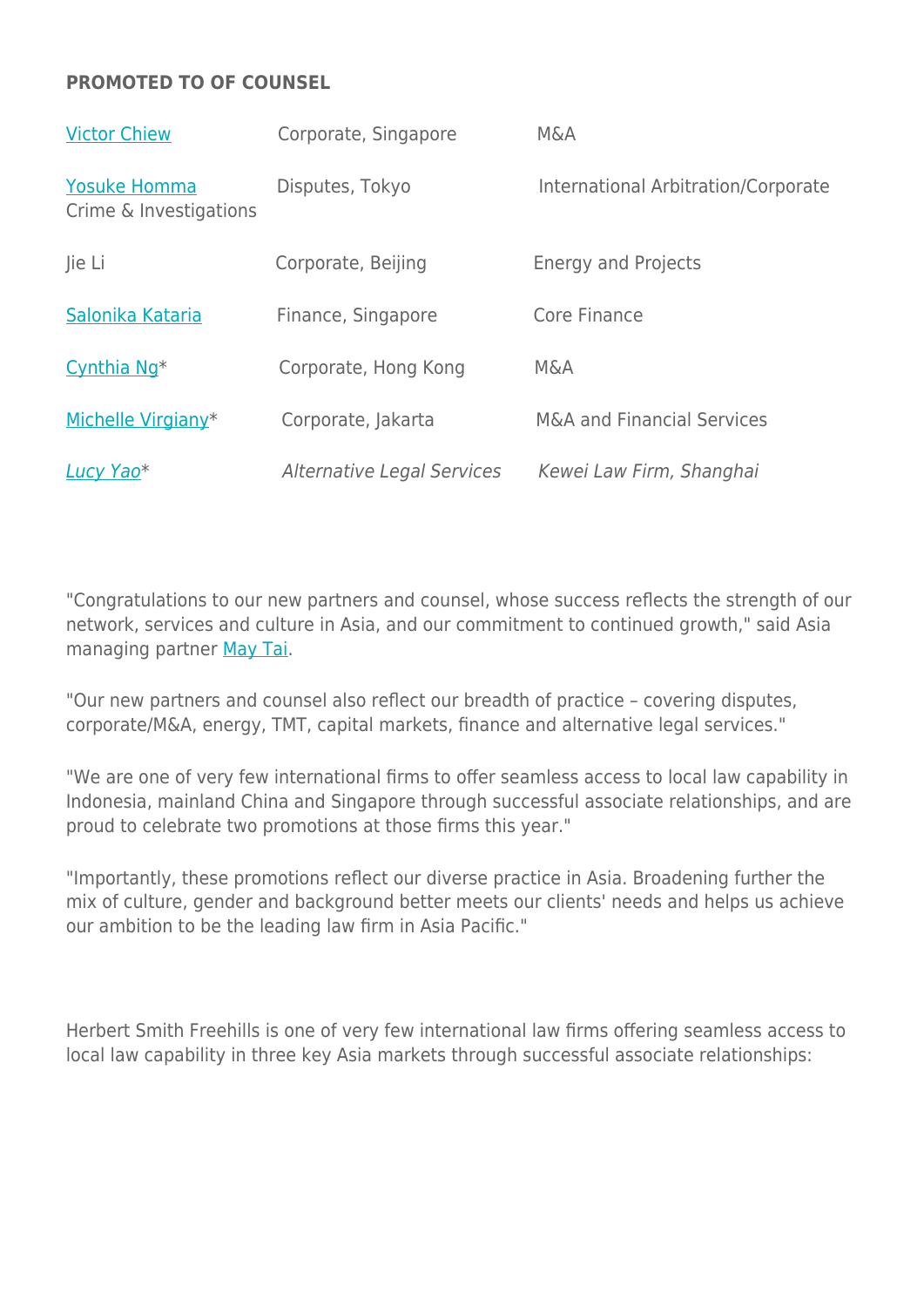In Jakarta, Herbert Smith Freehills' international counsel practise on secondment to associate firm [Hiswara Bunjamin & Tandjung](https://www.hbtlaw.com), one of Indonesia's leading commercial and corporate law firms.

In Singapore, a Formal Law Alliance with local law firm Prolegis allows clients to access Singapore law capability from [Prolegis](https://www.pro-legis.com/) alongside Herbert Smith Freehills' international skills.

In Shanghai and Beijing, the firm provides access to PRC law advice through Herbert Smith Freehills Kewei (FTZ) Joint Operation in Shanghai with [Kewei Law Firm.](https://www.kewei-law.cn/)

\*To meet regulatory requirements, these lawyers will use different titles in their local jurisdictions: Cellia Cognard - Senior International Counsel; Jin Kong - Senior Registered Foreign Lawyer (New York – USA); Cynthia Ng - Senior Consultant; Michelle Virgiany - Senior International Counsel; and Lucy Yao - ALT Director.

## **KEY CONTACTS**

If you have any questions, or would like to know how this might affect your business, phone, or email these key contacts.



**JAMES ALLSOP** PARTNER, TOKYO

+81 3 5412 5409 James.Allsop@hsf.com



**CELLIA COGNARD** PARTNER, JAKARTA

+62 21 3973 6125 cellia.cognard@hsf.com



**HARRY EVANS** PARTNER, **SINGAPORE** +65 6868 8079 harry.evans@hsf.com



**JIN KONG** SENIOR FOREIGN REGISTERED LAWYER (USA – NEW YORK), HONG KONG +852 21014116 Jin.Kong@hsf.com